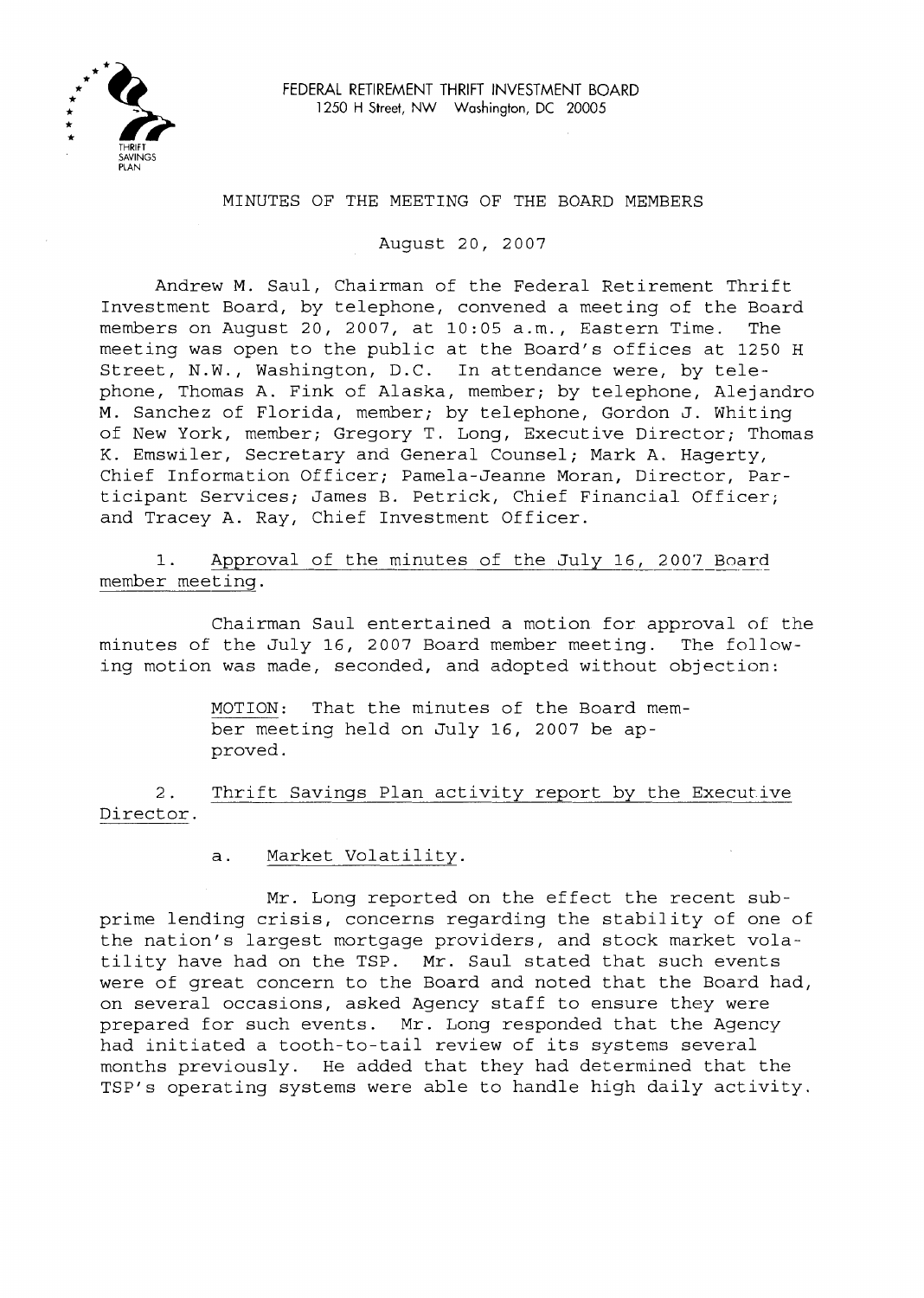We will, however, provide a more detailed plan of proposed system upgrades at the September meeting as part of the budget process.

Mr. Hagerty noted that his review had included the mainframe computer, telecommunications, servers, storage areas, subsystems, et cetera. The recent events prompted <sup>a</sup> significant increase in interfund transfer requests. Such requests<br>are low overhead transactions. That is, they primarily affect are low overhead transactions. only the mainframe. Loans and withdrawals, on the other hand, are high overhead transactions because they affect multiple systems. The significant increase in interfund transfers did not cause any major perturbations in the system and the system proved capable of handling this increased workload. Mr. Hagerty will discuss his plan to upgrade the system for anticipated future increases in workload at the September Board meeting.

Mr. Sanchez asked for more details on the increase in interfund transfer activity. Mr. Long replied that Ms. Ray would give the specifics, but that activity had been relatively normal until Thursday, August  $16<sup>th</sup>$ , when we had very large transfers out of the equity funds (the I Fund in particular). The <sup>I</sup> Fund is of greatest concern because the international markets close at 4:00 p.m. Consequently, we must complete the trades the next day and this will result in significant trading costs when the markets are falling.

Mr. Saul asked whether Barclays had performed as expected and Ms. Ray said that it had. Mr. Saul stated that this was <sup>a</sup> dry run for worse events; it helped us to prepare for <sup>a</sup> macro event in the markets because it shows us where the stress points are in our system and in our call centers.

Mr. Long noted that the discussion in the September meeting will demonstrate that Agency staff has prepared for <sup>a</sup> macro event. He added that call center activity had been essentially normal during these events. Ms. Moran stated that the percentage of calls related to investments had been three percent last month and only increased to four percent this month. The slight increase was attributable to the fact that 99 percent of interfund transfer activity was conducted via the web.

## b. Monthly Participation Activity.

Mr. Long reviewed the report on TSP statistics. See "Thrift Savings Fund [Statistics"](MM-2007Aug-Att1.pdf) (attached). He noted that the TSP fund balances had decreased to \$224 billion, <sup>a</sup> \$2 bil-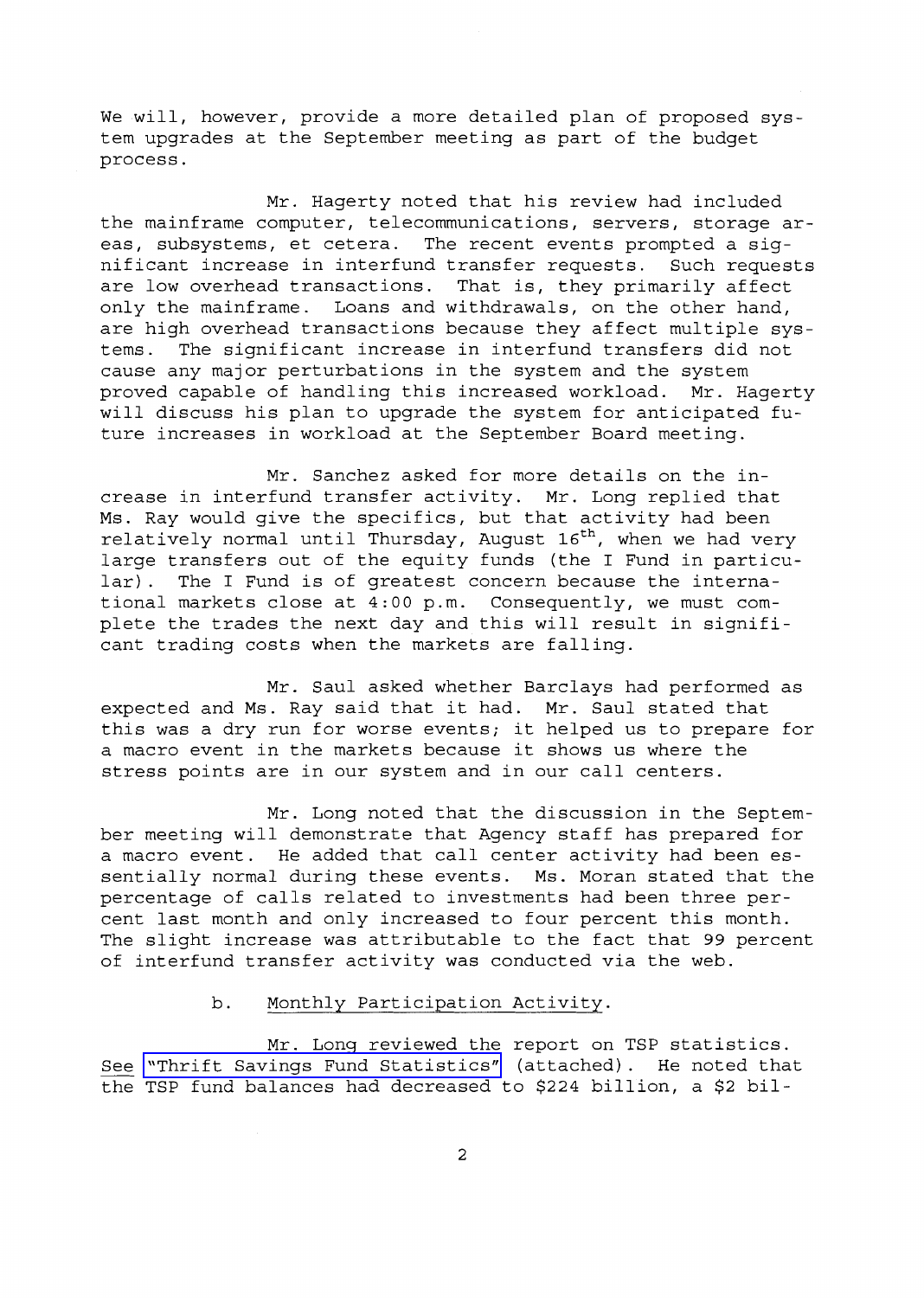lion decrease from the previous month. We still have strong cash flows (\$1.9 billion this month), but negative returns in the capital markets caused the overall decrease. Returns are positive over a twelve month period but were not positive for the month. The participation rate among FER8 participants fell slightly (to 85.7 percent) but the total number of participants increased slightly (to 3,785,000). The year-to-date expense ratio is one basis point, but this will increase before year's end. The participation rate for members of the uniformed services fell slightly. The assumption is that this was due to members of the reserve components being called to active duty and experiencing a loss of income which caused them to stop their T8P contributions. Chairman 8aul stated that this likely was the cause because many reservists experience <sup>a</sup> tremendous financial hardship when they leave their civilian jobs to perform active duty. Mr. Long added that he may change future reports to expressly track trends in the active and reserve components.

## b. Monthly Investment Performance Report.

Ms. Ray reviewed the August 9, 2007 [memorandum](MM-2007Aug-Att2.pdf) (attached), on the performance of the G, F, C, 8, I, and L Funds during July 2007.

She noted that the tracking error for the I Fund was 89 basis points because it was fair valued on July  $31^{st}$ . The year-to-date tracking error for the small-mid cap fund was 18 basis points due to the fund's sampling technique. The I Fund is only down <sup>77</sup> basis points year-to-date rather than <sup>89</sup> basis points due to the Fund's tax benefits.

Year-to-date trading costs for the I Fund are only \$3 million compared to \$13 million for all of last year. Last Thursday, \$730 million was transferred out of the I Fund. The overseas markets opened down on Friday and the trades were executed at these lower prices. Consequently, transaction costs for that one day were \$9.5 million. We also had \$307 million in transfers out of the 8 Fund and \$404 million out of the C Fund. This compares to March 5<sup>th</sup>, our biggest day of interfund activity, where we had <sup>a</sup> \$862 million transferred out of the <sup>I</sup> Fund, \$421 million out of the 8 Fund, and \$440 million out of the C Fund.

All of the equity funds were down for the month but still up for the year. As of August  $17<sup>th</sup>$ , the C Fund was up 3.3 percent for the year, the 8 Fund was up 1.9 percent, and the

3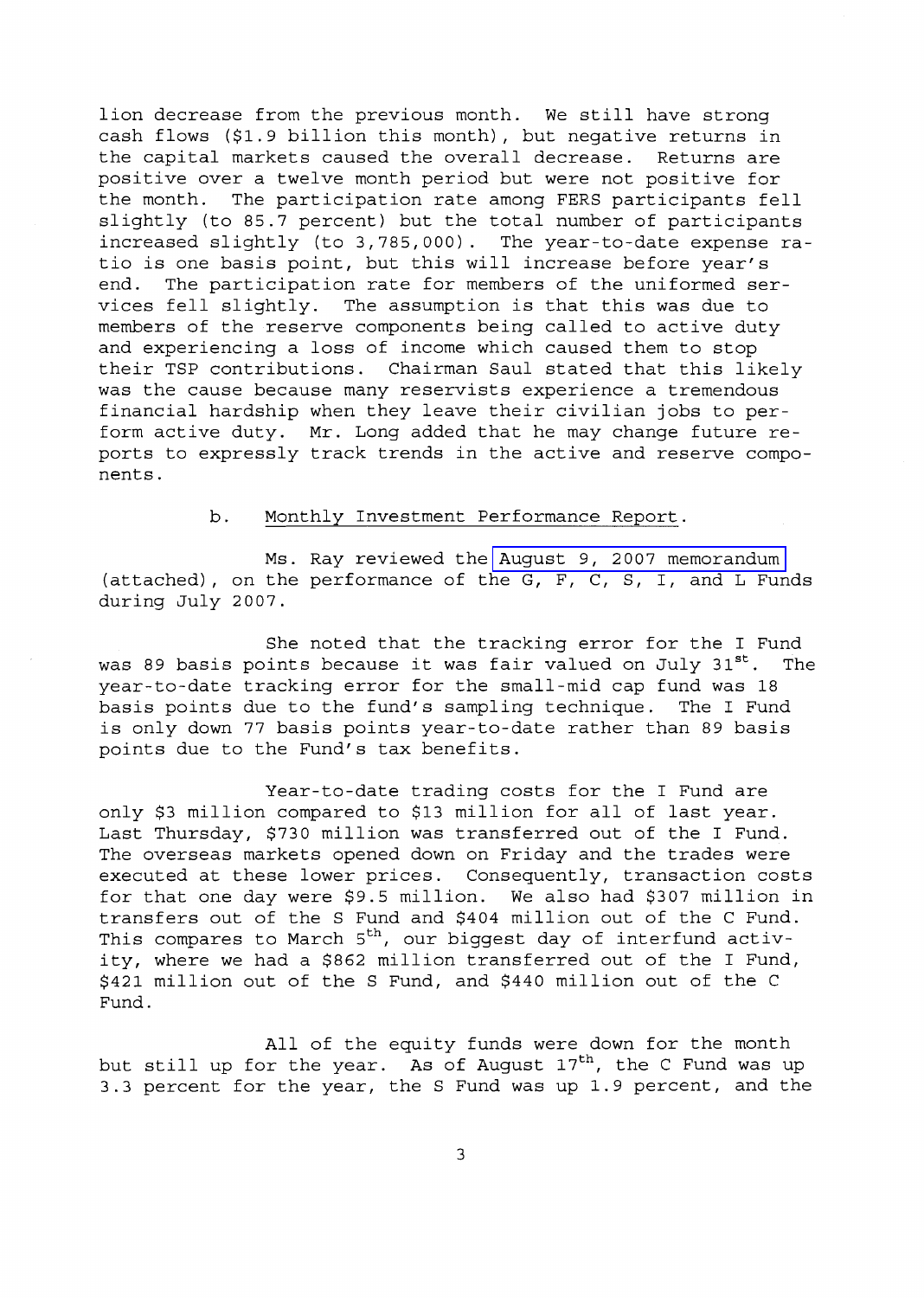<sup>I</sup> Fund was up 2.2 percent (it had been up 8.33 percent through the end of July). The Lehman bond index is up one-half percent for the month, primarily due to an increase in the Treasury mar-<br>ket. Mortgage-backed securities are up 6 for the month Mortgage-backed securities are up .6 for the month. Chairman Saul noted that this increase reflects <sup>a</sup> flight to quality - more people are investing in the safest securities. The <sup>G</sup> Fund rate is above the 3-month T-Bill rate for the first time in awhile.

The L Funds were also down for the month but still up for the year. The most volatile <sup>L</sup> Fund, the <sup>2040</sup> Fund, was still less volatile than the <sup>C</sup> and <sup>S</sup> Funds. It was down 2.5 percent for the month compared to 3.1 percent for the C Fund and 4.5 percent for the S Fund. Since inception, the 2030 and 2040 Funds have outperformed the C and S Funds.

## C. MetLife Audit Report.

Ms. Moran reported that the Department of Labor KPMG team had been at the Board and at the MetLife facility in Georgia during February and March to audit annuity transactions. The audit covered the period April I, 2004 through De-The audit was very clean. It concluded we had appropriate controls in place and had three recommendations: (1) they wanted documentation for deceased annuity processing (we have implemented this recommendation) *<sup>i</sup>* (2) they wanted <sup>a</sup> clean-up of some coding in the MetLife system that resulted from some transition work (we anticipate completing this by September 30) *<sup>i</sup>* and (3) they wanted written confirmation of withholding election changes (we have implemented this recommendation) . None of these recommendations related to actual erroneous annuity payments. They were able to close all six audit recommendations still outstanding from the previous audits. We were very pleased with the results of this audit.

Chairman Saul concluded the meeting by saying that recent events were <sup>a</sup> wake-up call as to what could happen. It showed that our system can handle <sup>a</sup> significant increase in volume and that the call centers are ready and able to help participants. This was a good report and he expressed confidence that the Executive Director would ensure the system could handle an even more dramatic event. He assured the members that he speaks regularly with the Executive Director and that if anything arose that needed their attention either he or the Executive Director would let them know. Mr. Long assured Chairman Saul that he would keep him informed if anything sig